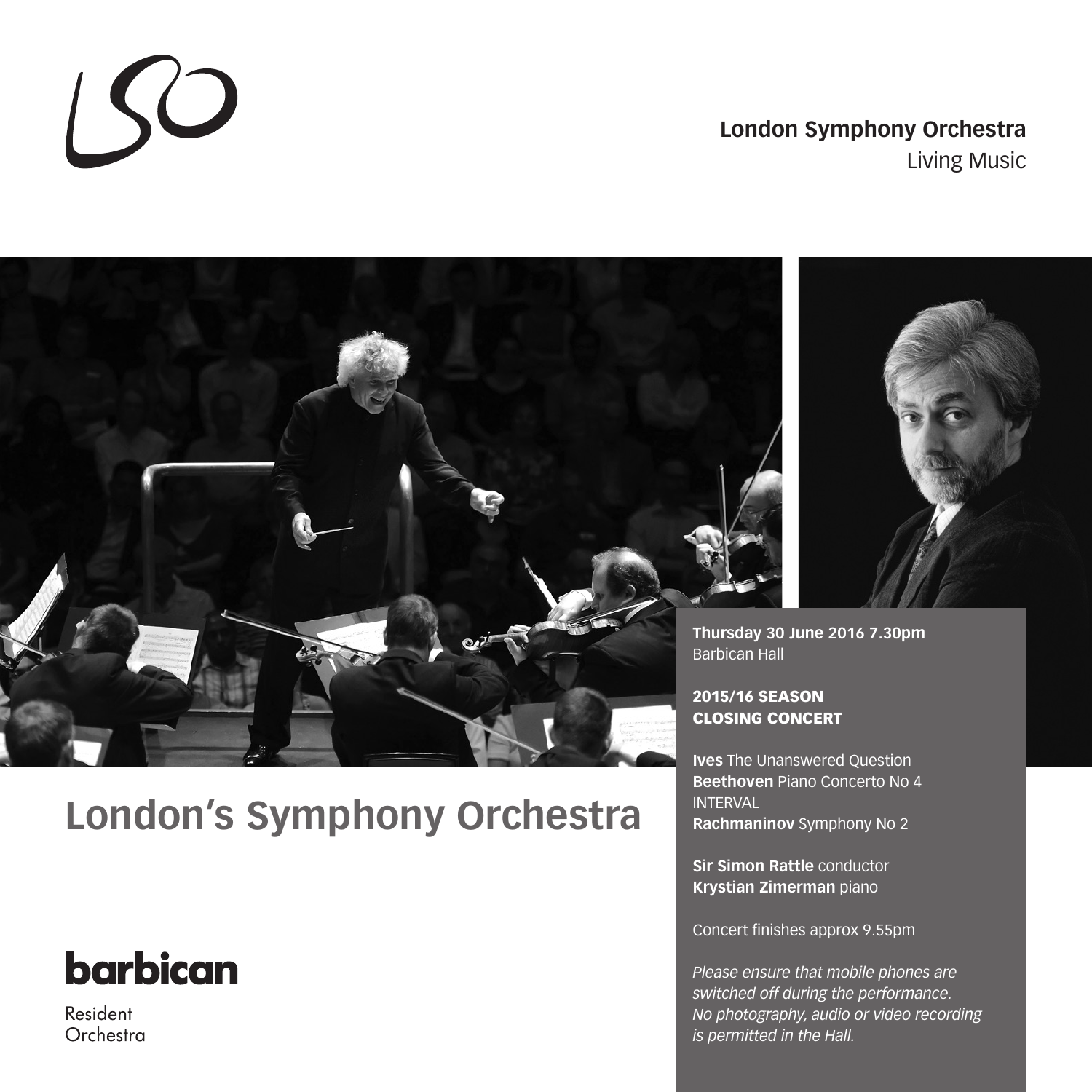# Welcome **Kathryn McDowell**



Welcome to this evening's concert, which marks the end of the LSO's 2015/16 season at the Barbican. For this occasion we are delighted to be joined by Sir Simon Rattle, our Music Director Designate.

The programme opens with Charles Ives' mysterious *The Unanswered Question*, proceeding without pause into Beethoven's Piano Concerto No 4, for which we welcome back the pianist Krystian Zimerman as the soloist following his thrilling return to the LSO last year. To end the concert, and bring the season to a close, Sir Simon will conduct Rachmaninov's much-loved Second Symphony.

I would like to take this opportunity to thank all of our audience members and supporters who have contributed to the success of our 2015/16 season. We now look forward to the next one. which opens on 18 September with Gianandrea Noseda conducting the Verdi Requiem in his first performance as LSO Principal Guest Conductor. We hope you can join us then.

Kannyn Nulswell

**Kathryn McDowell CBE DL Managing Director**

# Living Music **In Brief**

# SUMMER WITH THE LSO

While tonight marks the end of the Orchestra's Barbican season, the LSO remains busy throughout the summer. In July, the Orchestra will perform in Granada with Sir Simon Rattle, and make return appearances at the Audi Summer Festival in Ingolstadt with Kent Nagano, and at the BBC Proms with Bernard Haitink at the Royal Albert Hall. In August we will embark on a short tour to Ljubljana, Villach, Grafenegg and Gstaad with Gianandrea Noseda.

# **lso.co.uk/whats-on**

# GALA AT THE MANSION HOUSE

Thank you to those who attended the LSO Gala for Sir Simon Rattle at the Mansion House on 27 June. The evening gave us an opportunity to look ahead to an exciting future and a new chapter of ambitious music-making with our new Music Director. There are many ways to become more deeply involved by joining our family of supporters, and you can find out more by visiting:

**lso.co.uk/support-us**

# A WARM WELCOME TO TONIGHT'S GROUPS

At tonight's concert we are delighted to welcome:

**Tim Carter & Friends Country Club UK Gerrards Cross Community Association** and **Hertford U3A**

**lso.co.uk/groups**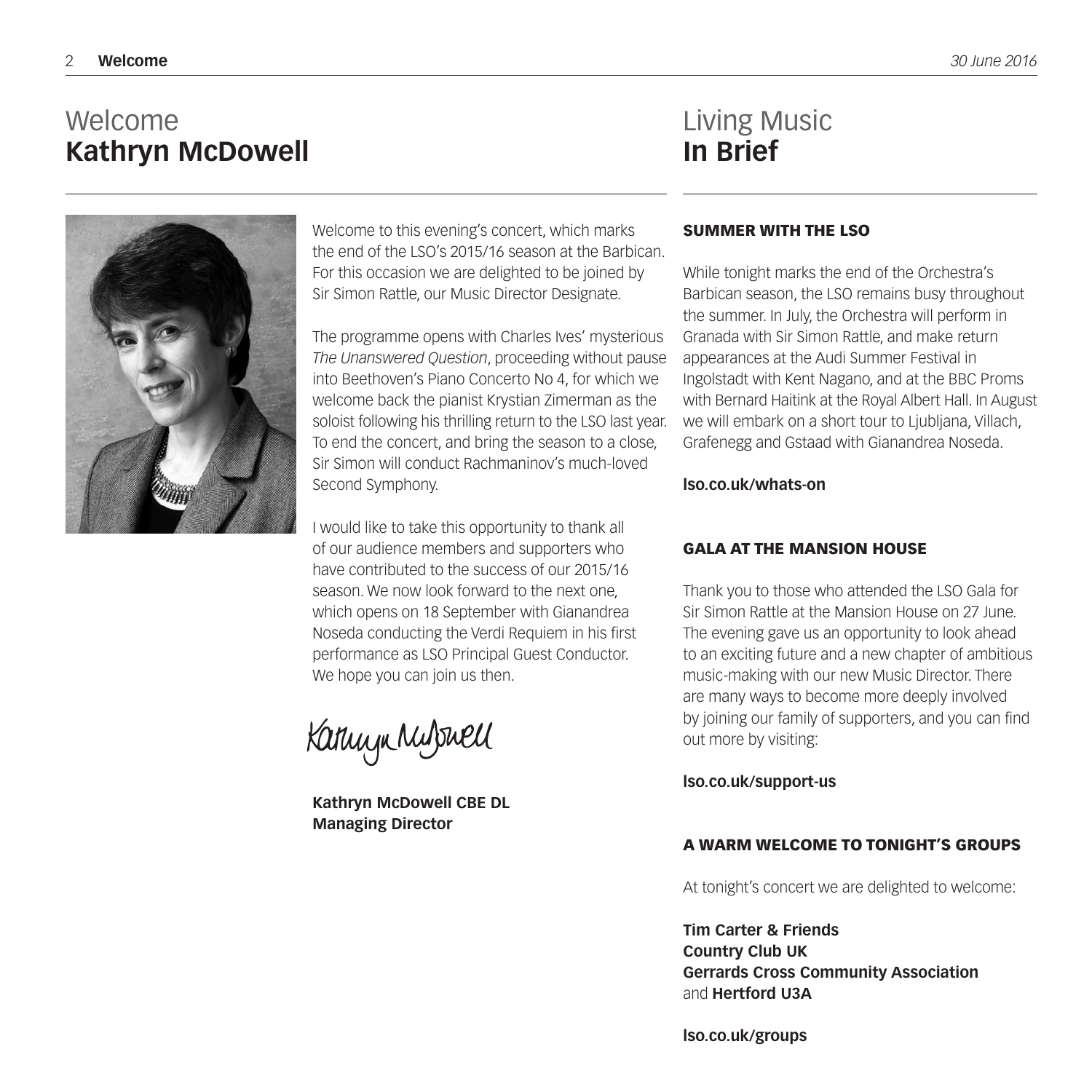# Charles Ives *(1874–1954)* **The Unanswered Question** *(1908)*

# PROGRAMME NOTE WRITER WENDY THOMPSON

Having studied at the Royal College of Music, Wendy took an MMus in musicology at King's College, London. In addition to writing about music she is Executive Director of Classic Arts Productions, a major supplier of independent programmes to BBC Radio.

# COMPOSER PROFILE PAGE 6

Ives' philosophical views owed much to the TRANSCENDENTALIST MOVEMENT of the 19th century. This was an American school of thought, associated with the writings of Henry David Thoreau and Ralph Waldo Emerson, who articulated its goal of urging each individual into finding 'an original relation to the universe'.

Charles Ives was one of the most strikingly idiosyncratic composers of his time – a true American original. He could afford to experiment, as he was essentially an amateur: for 30 years or so, before his health gave way, he made a good living as an insurance actuary, while writing music far ahead of its time in its use of polytonality, polyrhythm and dissonance. Performances of his works were rare, and recognition came to him late in life. Two of his best-known works appeared relatively early, written as 'companion pieces' in 1906 under the title *Two Contemplations*. The first was described as 'A Contemplation of a Serious Matter: the Unanswered Perennial Question', while the second, in contrast, was 'A Contemplation of Nothing Serious, or Central Park in the Dark in the Good Old Summertime'.

Ives believed that humankind was engaged both collectively and individually on a voyage of discovery towards spiritual enlightenment and ultimate perfection, a philosophical journey aiming at a vision 'higher and deeper than art itself'. In Ives' view, music played a significant role in that journey.

*The Unanswered Question*, described by its composer as a 'cosmic drama', was originally scored for solo trumpet, string quartet and a quartet of flutes, and later rescored in the early 1930s for string orchestra, with optional substitutions in the wind parts. As has been pointed out, it could easily belong to the sound-world of the 1960s, rather than the first decade of the 20th century.

It has three layers – each group of instruments existing in its own time/space continuum. The muted strings – who may be hidden from the audience – play nothing but a series of infinitely distant, quiet, sustained chords. Ives said that they represent 'the Silence of the Druids – who Know, See and Hear Nothing'. Against this ethereal 'cosmic landscape', the solo trumpet asks 'The Perennial Question of Existence', to which the flutes – the Fighting Answerers – try in vain to furnish 'The Invisible Answer'. The question is asked seven times, with the flutes becoming increasingly desperate, confused and strident. Eventually they realise that the quest is futile, and give up. The trumpet asks the question for the last time, now without hope of an answer. Only the strings are left, as Bernstein eloquently said, 'quietly prolonging their pure G-major triad into eternity'.

## PLEASE NOTE

There will be **no pause** before the beginning of Beethoven's Piano Concerto No 4.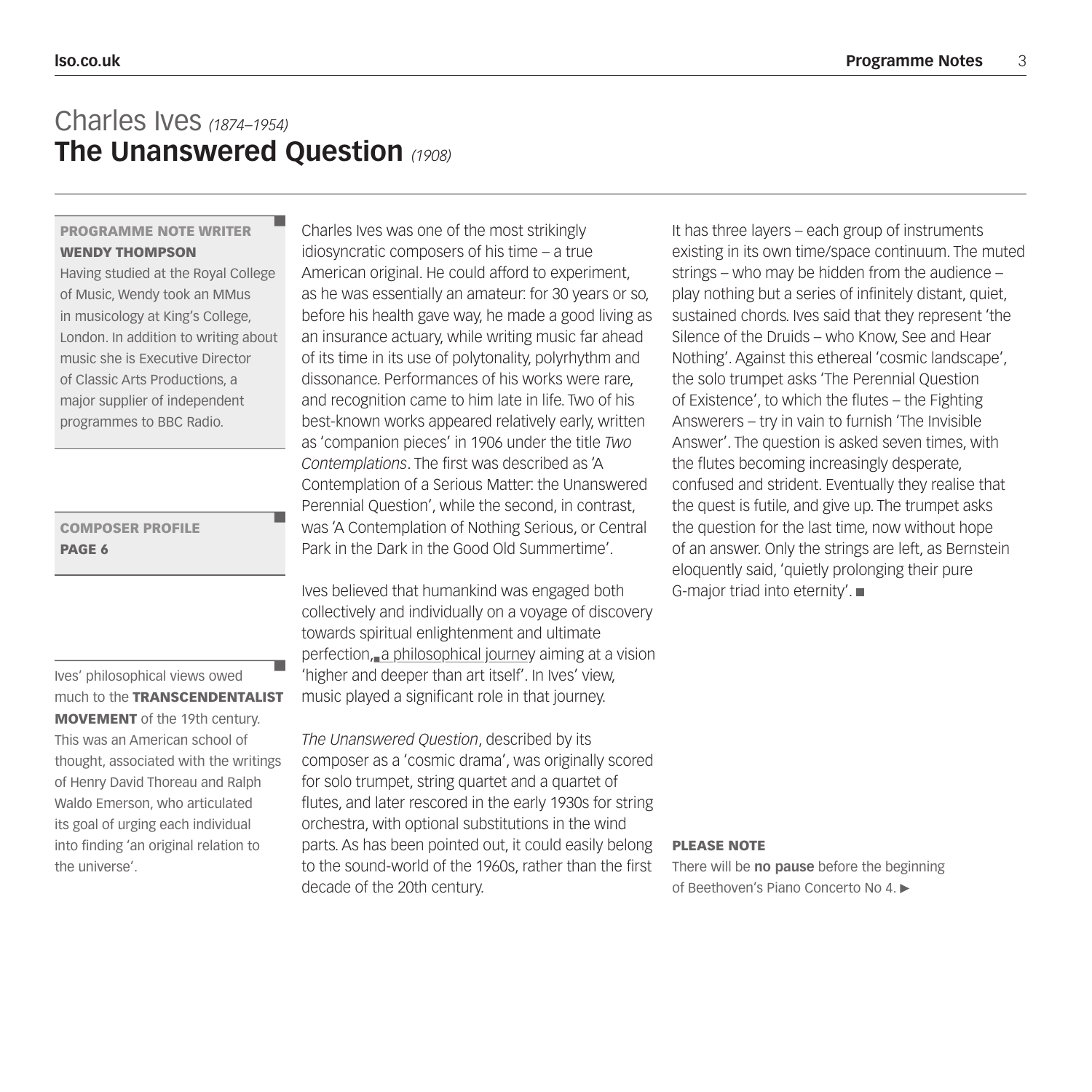# Ludwig van Beethoven *(1770–1827)* **Piano Concerto No 4 in G major Op 58** *(1804–06)*

- ALLEGRO MODERATO **1**
- ANDANTE CON MOTO **2**
- RONDO: VIVACE **3**

## **KRYSTIAN ZIMERMAN** PIANO

**LINDSAY KEMP** is a senior producer for BBC Radio 3, including programming lunchtime concerts, Artistic Director of the London

PROGRAMME NOTE WRITER

Festival of Baroque Music, and a regular contributor to *Gramophone* magazine.

# COMPOSER PROFILE PAGE 6

### THE THREE PERIODS

Beethoven's life and career as a composer are often divided into three periods: his **early years**, encompassing formative works written in Bonn and, later, when studying with Haydn in Vienna; a **middle period**, which included many of his symphonies and his famous 'heroic' works; and the **late period**, in which he produced music in a new, more personal and inward-looking style, exemplified in the late String Quartets.

The Fourth Piano Concerto was composed during a particularly rich phase in Beethoven's life. Begun in 1804, it was completed two years later and thus dates from the same time as the Fifth Symphony, the Violin Concerto, the three 'Razumovsky' String Quartets, and the original version of the opera *Fidelio*. It was premiered, with the composer as soloist, at the Theater an der Wien in Vienna on 22 December 1808, in a concert that also included the first performances of the Fifth and Sixth Symphonies, parts of the Mass in C major, and the Choral Fantasy.

Beethoven often worked on more than one composition at a time, so it is interesting to see the first movements of both the Fourth Piano Concerto and the Fifth Symphony being dominated by the same four-note rhythmic cell (short–short–short–long). No one would claim that the two works are similar in personality, however; the broad lyrical cast of the Concerto is in marked contrast to the Symphony's terse, almost violent concentration, and puts it much more in line with the Violin Concerto and 'Razumovskys'. This relaxed demeanour was a new facet of Beethoven's style, one that came with the added confidence and mastery of his so-called 'middle period', and in its way it is no less typical or radical than his more familiar stormy side. The Fourth Piano Concerto, a work of surpassing beauty and poetry, is one of its most sublime examples.

## FIRST MOVEMENT

Without doubt the boldest stroke in the whole concerto is also one of the utmost gentleness. Normally at this time, a concerto would begin with a long passage for the orchestra, who would introduce the movement's main themes before the soloist joins in later. Beethoven followed this etiquette in his first three piano concertos, but in the Fourth it is the piano which begins the piece on its own, with a touchingly quiet and simple chordal theme. For any audience expecting a grand extrovert opening, or at the very least a sturdy one, it is a heart-stopping moment, and though the orchestra subsequently takes over and presents the remaining themes in the normal way, it is too late to pretend that nothing unusual has happened.

Several new themes are heard, but that first piano theme (and its rhythm) continue to haunt the music, and it is no surprise that when the piano finally re-enters it is with material derived from it. No less a characteristic of the movement is the way that at those places where the music does seem to be getting agitated, the tension is soon diffused; not even the climactic fortissimo return of the main theme, in massive chords batted between the pianist's hands, can maintain its bombast for long.

## SECOND MOVEMENT

The second movement is another departure from convention, discarding the usual formal models in favour of a dramatic interlude of operatic directness and power. Beethoven liked to think of his instrumental music in narrative terms, and although we do not know what inspired this movement, the comparison of it by his early biographer A B Marx to Orpheus taming the Furies is convincing.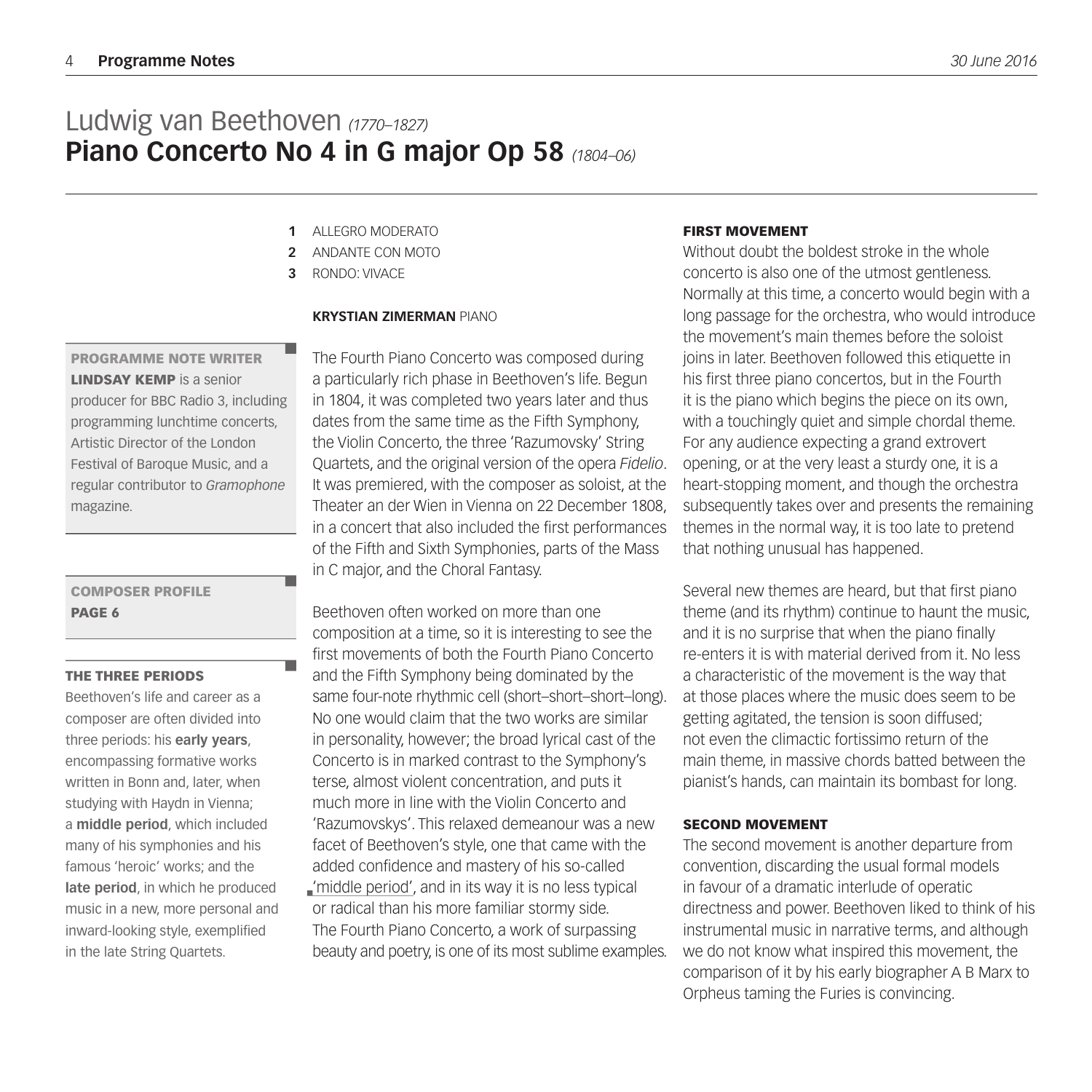### **BEETHOVEN on LSO LIVE**

Bernard Haitink conducts the complete cycle of Beethoven symphonies with the LSO in this critically acclaimed box set, recorded at the Barbican in 2005 and 2006.

Benchmark Beethoven Cycle *BBC Music Magazine*

'A towering achievement' *The Times*



£19.99 from **lsolive.lso.co.uk**, in the Barbican Shop or online at iTunes & Amazon Certainly there is some kind of confrontation occurring here between the stern unison denouncements of the orchestral strings and the sweetly harmonised, emollient responses of the piano, gradually winning the orchestra over until it falls into line with an acquiescent pizzicato chord. Having won the argument, the piano draws itself to full height in a brief but disquieting show of strength, before the movement comes to a wary close.

## THIRD MOVEMENT

Beethoven now makes another radical gesture, moving stealthily and smoothly into the finale without a break. As in all his concertos, it is a Rondo, its returning theme being a tidy, fanfare-like tune which prompts the introduction of trumpets and drums for the first time in this concerto. After the high concentration of the slow movement, the mood here is expansive again: the piano's suavely soaring second theme is subjected to elaborate contrapuntal treatment from the orchestra; the main theme appears in a ravishing smoothed-over version for the violas; and there is space for a spot of cat-andmouse between the cadenza and the accelerated, headlong finish.

# MORE WORLD-CLASS PIANISTS IN 2016/17



**Tue 29 & Wed 30 Nov 2016 7.30pm** TCHAIKOVSKY PIANO CONCERTO NO 1 *with* **Barry Douglas**

**Thu 26 Jan 2017 7.30pm** BRAHMS PIANO CONCERTO NO 1 *with* **Benjamin Grosvenor**

**Thu 30 Mar 2017 7.30pm** BARTÓK PIANO CONCERTO NO 3 *with Simon Trpčeski* 

**Thu 1 Jun 2017 7.30pm** BEETHOVEN PIANO CONCERTO NO 3 *with* **Mitsuko Uchida**

**Thu 8 Jun 2017 7.30pm** BRAHMS PIANO CONCERTO NO 2 *with* **Yuja Wang**

**Tue 11 & Wed 12 Jul 2017 7.30pm** BARTÓK PIANO CONCERTO NO 2 *with* **Lang Lang**

> Book now **lso.co.uk**

## **INTERVAL – 20 minutes**

There are bars on all levels of the Concert Hall; ice cream can be bought at the stands on Stalls and Circle level.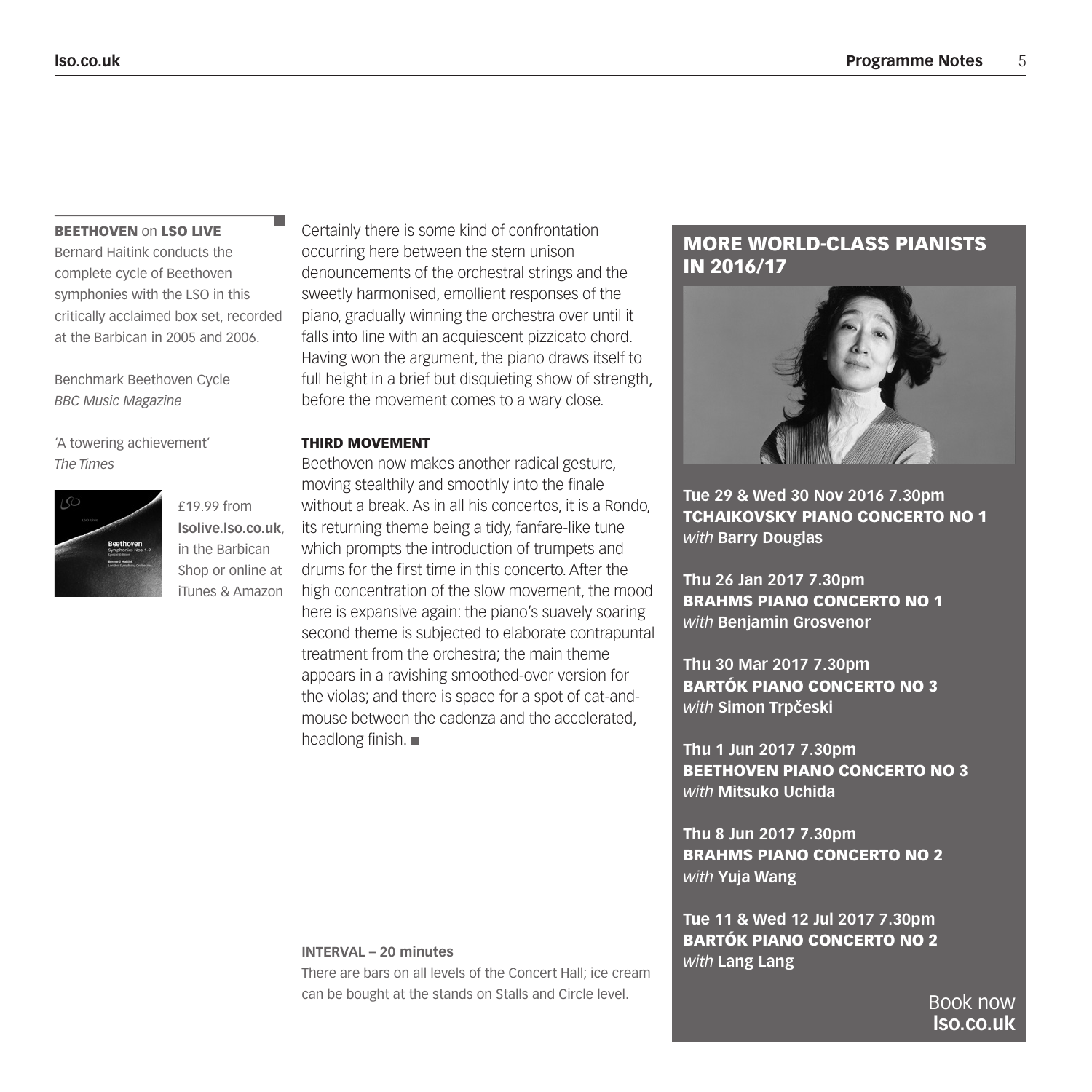# Charles Ives **Composer Profile**

# Ludwig van Beethoven **Composer Profile**



Born in Danbury, Connecticut, Charles Ives spent his youth as an organist and player in the local marching bands, where he enjoyed a thorough but eccentric course of instruction from his father. A typical exercise might have had young Charles singing hymns in one key while accompanying himself in another, but he went on to receive a more orthodox education as a music student at Yale University.

We now consider him a seminal

composer, a maverick and a radical, who developed a rich vocabulary of complex polyrhythms, quartal harmonies and tone clusters to manipulate the rules of music towards his own expressive ends. His formal innovations, where layers upon layers of sounds written in different keys, styles or even tempos, could be woven together into a heterogeneous musical whole put him decades ahead of his European counterparts. And the extensive quotations from the vernacular sounds of his youth gave his music the unmistakable stamp of his home country, leaving Ives to be regarded as the first truly American composer.

And yet, to almost all of his contemporaries, and for the entirety of his creative career, Charles Ives was just a full-time insurance man who ran a successful agency in New York. In fact, the bouts of composition that produced this rich and diverse corpus of more than 350 pieces took place in the scant hours left free from his business duties. This dual existence placed heavy demands on Ives' already fragile psyche, and eventually took its toll when, in 1927, with tears in his eyes, he suddenly announced to his wife Harmony that nothing sounded right anymore and he never wrote another note. Instead, Ives spent his remaining years fighting for recognition and organising performances for his long dormant works, like the Third Symphony, which won him the Pulitzer Prize in 1947 in the year after its premiere but almost 40 after it was completed. Sadly, like so little else in this unusual and remarkable career, this lag was typical for Ives.



Beethoven showed early musical promise, yet reacted against his father's attempts to train him as a child prodigy. The boy pianist attracted the support of the Prince-Archbishop, who supported his studies with leading musicians at the Bonn court. By the early 1780s Beethoven had completed his first compositions, all of which were for keyboard. With the decline of his alcoholic father, Ludwig became the family breadwinner as a musician at court.

Encouraged by his employer, the Prince-Archbishop Maximilian Franz, Beethoven travelled to Vienna to study with Joseph Haydn. The younger composer fell out with his renowned mentor when the latter discovered he was secretly taking lessons from several other teachers. Although Maximilian Franz withdrew payments for Beethoven's Viennese education, the talented musician had already attracted support from some of the city's wealthiest arts patrons. His public performances in 1795 were well received, and he shrewdly negotiated a contract with Artaria & Co, the largest music publisher in Vienna. He was soon able to devote his time to composition or the performance of his own works.

In 1800 he began to complain of deafness, but despite suffering the distress and pain of tinnitus, chronic stomach ailments and an embittered legal case for the guardianship of his nephew, he created a series of remarkable new works, including the *Missa solemnis* and his late symphonies and piano sonatas. It is thought that around 10,000 people followed his funeral procession on 29 March 1827. His posthumous reputation developed to influence successive generations of composers and other artists inspired by the heroic aspects of Beethoven's character and the profound humanity of his music.

**Composer Profiles by Mark Parker and Andrew Stewart**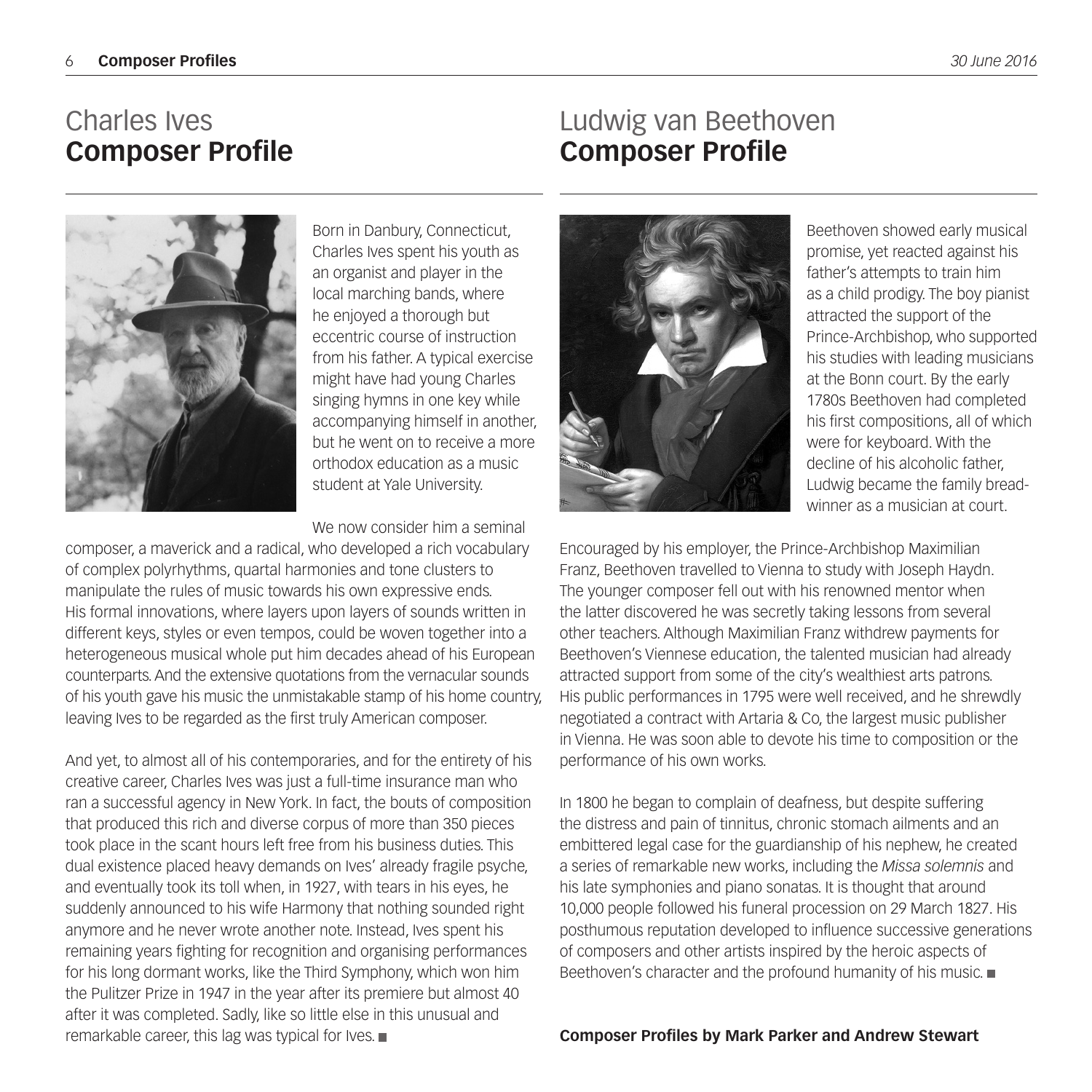# **London Symphony Orchestra**

**Sat 14 & Sun 15 Jan 2017 Ligeti** Le grand macabre (semi-staged) *with* **Peter Sellars** director **London Symphony Chorus Simon Halsey** chorus director Produced by the LSO and the Barbican. Part of the LSO 2016/17 Season and Barbican Presents.

**Thu 19 Jan 2017 Mark-Anthony Turnage** Remembering (world premiere, LSO co-commission) **Mahler** Symphony No 6 LSO co-commission generously supported by Susie Thomson

> **Sun 9 Jul 2017 Andrew Norman** Children's Opera **Sibelius** Symphony No 2 *with* **Guildhall School Musicians LSO Discovery Choirs LSO Community Choir Simon Halsey** chorus director

**Tue 11 & Wed 12 Jul 2017** SEASON CLOSING CONCERT **Wagner** Excerpts from 'Tristan and Isolde' **Bartók** Piano Concerto No 2

**Haydn** An Imaginary Orchestral Journey – featuring excerpts from Symphonies Nos 45, 64 and 90, 'The Creation' and 'The Seven Last Words of Christ on the Cross' *with* **Lang Lang** piano

Book now



# 2016/17 with **SIR SIMON RATTLE**



In 2016/17, LSO Sing is generously supported by Sir Siegmund<br>Warburg's Voluntary Settlement and the John S Cohen Foundation<br> **ISO.CO.UK | 020 7638 8891** Warburg's Voluntary Settlement and the John S Cohen Foundation



 $\overline{150}$ 

# **barbican**

Resident Orchestra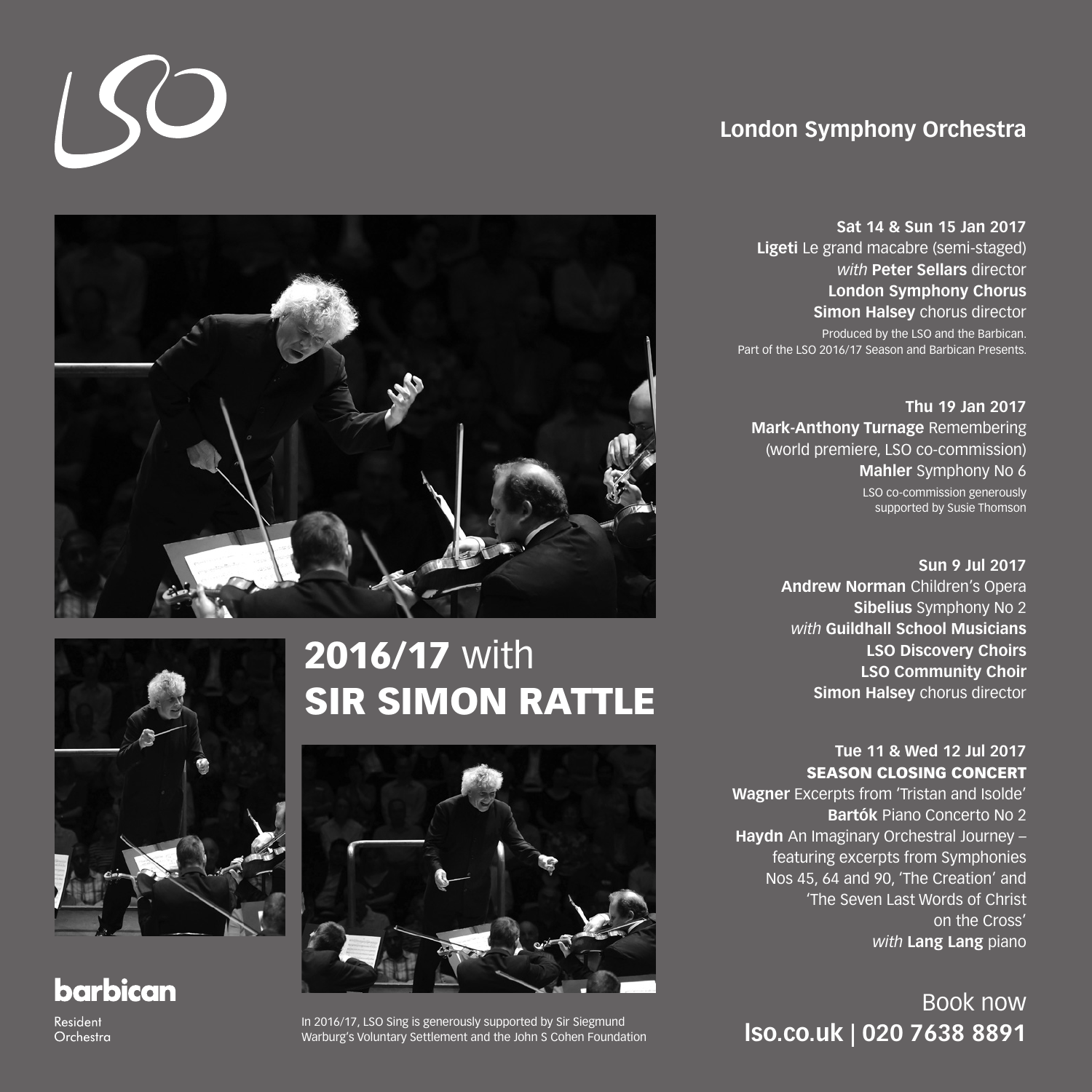# Sergei Rachmaninov *(1873–1943)* **Symphony No 2 in E minor Op 27** *(1907)*

- **1** LARGO – ALLEGRO MODERATO
- **2** ALLEGRO MOLTO
- **3** ADAGIO
- **4** ALLEGRO VIVACE

PROGRAMME NOTE WRITER ANDREW HUTH is a musician, writer and translator who writes extensively on French, Russian and Eastern European music.

The premiere of Rachmaninov's **FIRST SYMPHONY** in 1897 can only be described as an unmitigated disaster. Chief among the many reasons for its initial failure were lack of proper rehearsal and the poor performance of conductor Alexander Glazunov (who many in the audience claimed was blind drunk during the performance). The unanimous unfavourable reception of the symphony sent Rachmaninov into an extended psychological collapse and a three-year period of writer's block, broken only by the completion of the Second Piano Concerto in 1900. Despite its initial failure, the First Symphony is now considered to be amongst Rachmaninov's greatest achievements, and is widely regarded as a masterpiece.

Following the performances in January 1906 of his two one-act operas, *The Miserly Knight* and *Francesca da Rimini*, Rachmaninov next turned to composing an opera on Maeterlinck's *Monna Vanna*, but this ran into difficulties and remains a fragment. Then in February 1907 he wrote to a friend about a rumour in the Russian press: 'It's true, I have composed a symphony. It's only ready in rough. I finished it a month ago, and immediately put it aside. It was a severe worry to me, and I am not going to think about it any more. But I am mystified how the newspapers got onto it'. He was bound to be wary of announcing a new symphony, for the only performance of his First Symphony, in 1897, had been a disaster.

Rachmaninov conducted the first performance of the Second Symphony in St Petersburg on 26 January 1908, and in Moscow a week later. He went on to conduct it several times in both Europe and the US over the next six years, but never conducted it after leaving Russia in 1918, and unfortunately never had the chance to record it.

All sympathetic listeners agree that the Second Symphony contains the very best of Rachmaninov. Deliberately paced and rhythmically flexible, it is above all propelled by the wonderfully fertile melody of which he was such a master. The orchestral sound is full and rich, but unlike such contemporaries as Strauss and Mahler, Rachmaninov is relatively modest in his orchestral demands. He is also rather un-Russian in his approach to the orchestration.

Instead of the unmixed colour favoured by so many of his countrymen from Glinka to Shostakovich, Rachmaninov deals in varied shades and combinations, producing a full, sonorous orchestral blend, with horns and low woodwind (particularly in the melancholy cor anglais and bass clarinet) supporting the middle of the texture, and the tuba doubling the long-held bass notes that frequently underpin the music.

## FIRST MOVEMENT

The slow introduction begins with an entire group of motto themes heard one after the other: the initial unison phrase on cellos and basses, ominous brass and wind chords, and the phrase passed from first to second violins. This introduction, as well as being a rich mine of thematic material, also announces the scale of what follows.

The E minor Allegro moderato emerges organically from the introduction. Its yearning first theme is carried forward with the same sequential techniques that characterise the introduction, but the quicker tempo gives the music a more positive, striving character. The second theme, beginning and ending in G major, is not designed to contrast strongly with the first, but rather to continue its melodic narrative into a different and lighter-sounding tonal area. The turbulent development, fragmenting motives from the introduction and the first subject, spills over into the reprise of the first subject, which then leads to the movement's most intense climax, with echoes of the music that described the infernal whirlwind in *Francesca da Rimini*. The return of the second theme marks the first appearance of E major, suggesting a major-key conclusion to the movement; but as the tempo quickens for the coda, the music darkens again and ends in a stormy E minor.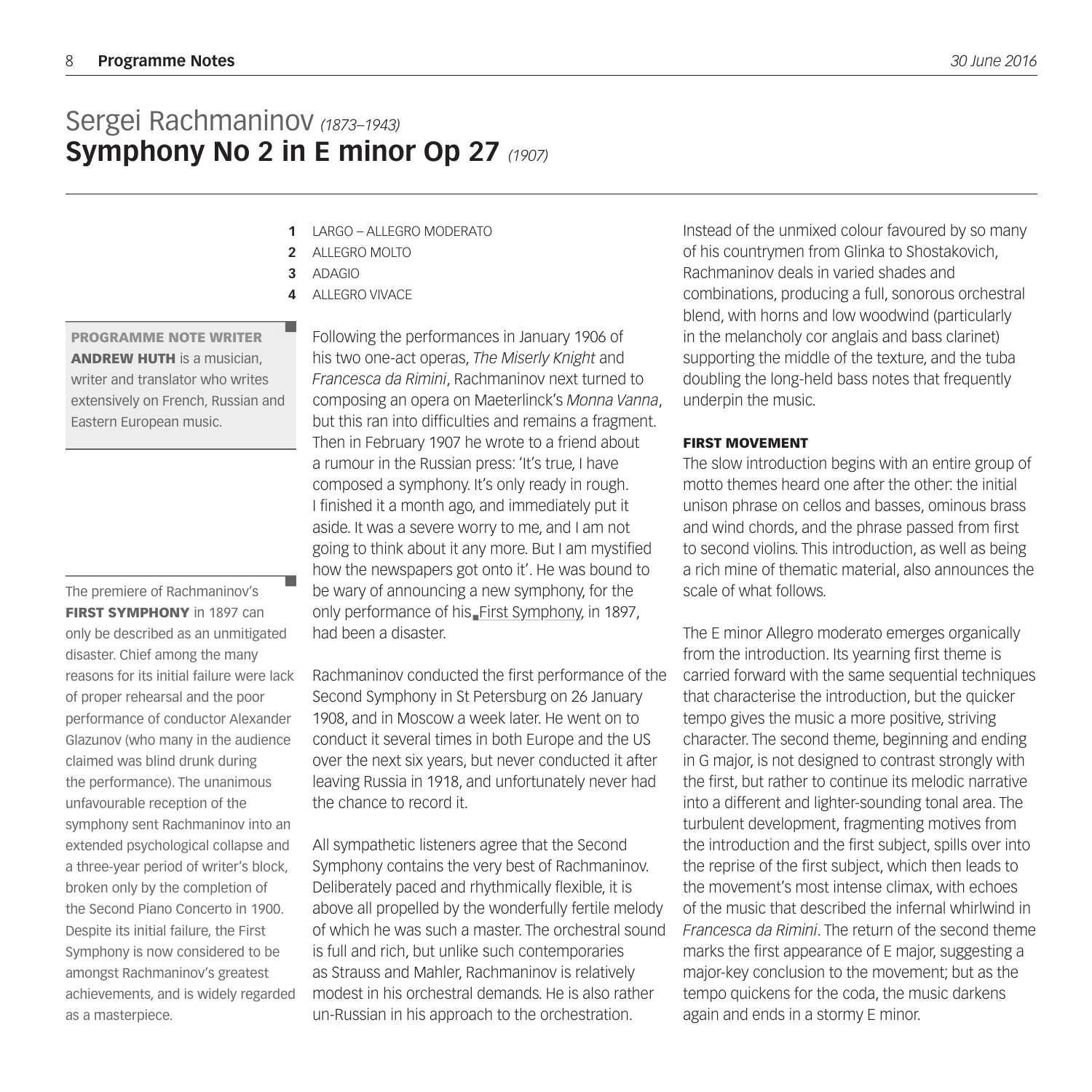# Sergei Rachmaninov **Composer Profile**

## SECOND MOVEMENT

Although there is a great deal of activity in the Allegro moderato, its deliberate pacing and generally slow rate of harmonic change does not make it a truly fast movement. The quick A minor Scherzo therefore follows in second, rather than in third place. It is one of Rachmaninov's most vigorous movements, rhythmically incisive and clear in design. The main horn theme is not only the source of the scampering contrapuntal ideas in the central section, but towards the end of the movement declares its own derivation from the sinister wind chords in the symphony's first bars. The music dies away in an ominous murmur.

### THIRD MOVEMENT

The Adagio turns from A minor vigour to A major lyricism. Its opening phrase, rising on violins, comes again from the world of *Francesca da Rimini*, this time its ecstatic love duet. It is one of the three main melodic elements in the movement, the others being the rapt clarinet solo which follows immediately, and the third being the motto violin phrase from the symphony's introduction. The presentation, and then the subtle combination of these three elements, is vocal throughout, and sustained by a rich variety of accompaniment figures.

### FINALE

The breadth of scale is sustained in the finale, which is so balanced that reminiscences of the preceding movements are accommodated without losing momentum. It begins in a proud, boisterous style, and this is how the symphony will eventually end. In the course of the movement, however, there is room for many shades of feeling and also for one of the very biggest of Rachmaninov's 'big tunes', given at each of its two appearances to massed strings.



'Melody is music,' wrote Rachmaninov, 'the basis of music as a whole, since a perfect melody implies and calls into being its own harmonic design.' The Russian composer, pianist and conductor's passion for melody was central to his work, clearly heard in his *Rhapsody on a Theme of Paganini*, a brilliant and diverse set of variations on a tune by the great 19th-century violinist and composer Niccolò Paganini.

Although the young Sergei's father squandered much of the family inheritance, he at first invested wisely in his son's musical education. In 1882 the boy received a scholarship to study at the St Petersburg Conservatory, but further disasters at home hindered his progress and he moved to study at the Moscow Conservatory. Here he proved an outstanding piano pupil and began to study composition. Rachmaninov's early works reveal his debt to the music of Rimsky-Korsakov and Tchaikovsky, although he rapidly forged a personal, richly lyrical musical language, clearly expressed in his Prelude in C-sharp minor for Piano of 1892.

His First Symphony of 1897 was savaged by the critics, which caused the composer's confidence to evaporate. In desperation he sought help from Dr Nikolai Dahl, whose hypnotherapy sessions restored Rachmaninov's self-belief and gave him the will to complete his Second Piano Concerto, widely known through its later use as the soundtrack for the classic film *Brief Encounter*. Thereafter, his creative imagination ran free to produce a string of unashamedly romantic works divorced from newer musical trends. He left Russia shortly before the October Revolution in 1917, touring as pianist and conductor and buying properties in Europe and the United States.

**Composer Profile © Andrew Stewart**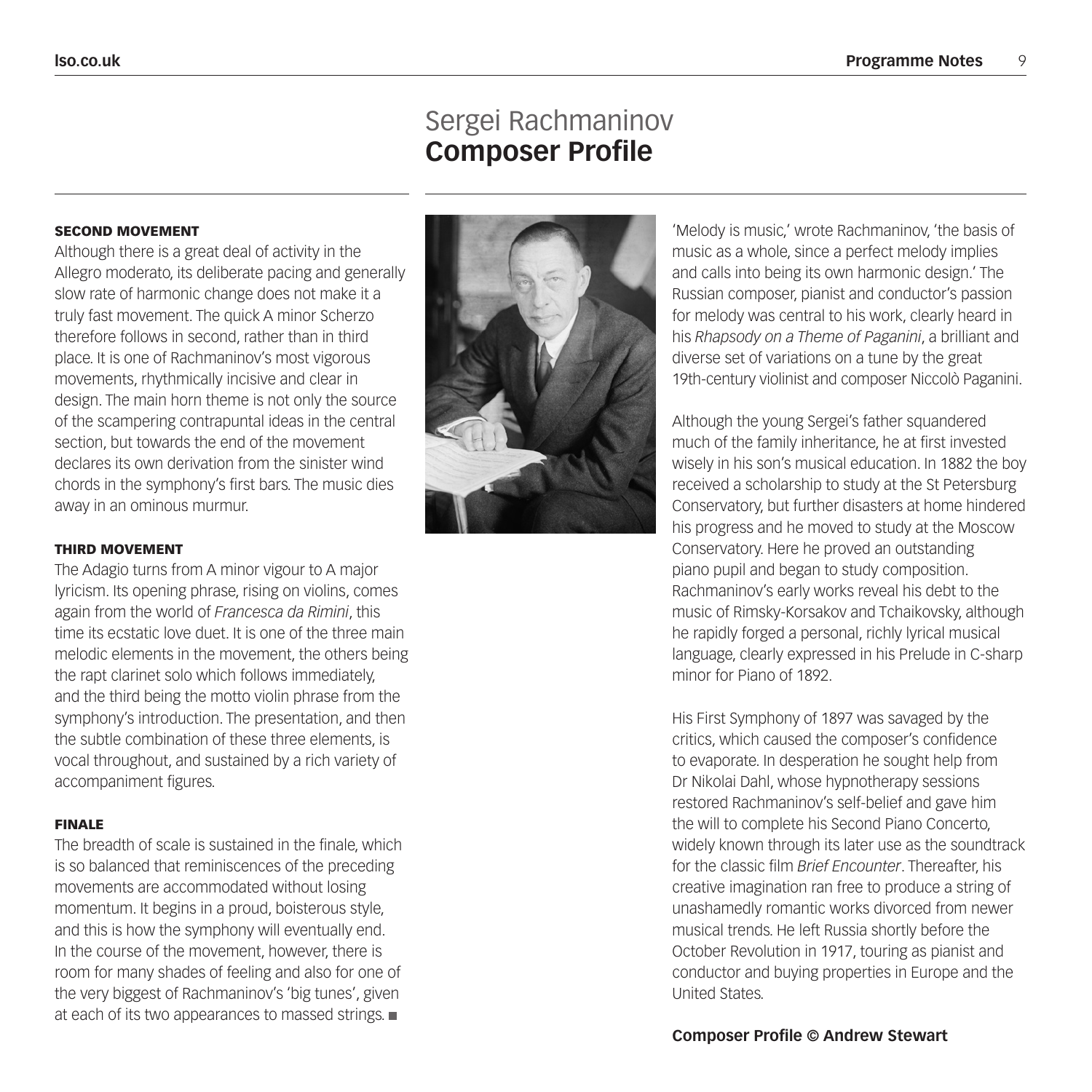**Conductor**

Sir Simon Rattle

# *'Rattle conducts with missionary zeal, as if he believes in every note.' The Times*



**Music Director Designate** London Symphony Orchestra

**Chief Conductor and Artistic Director** Berlin Philharmonic Orchestra

**Principal Artist** Orchestra of the Age of Enlightenment

**Founding Patron** Birmingham Contemporary Music Group

Sir Simon Rattle was born in Liverpool and studied at the Royal Academy of Music. From 1980 to 1998, he was Principal Conductor and Artistic Adviser of the City of Birmingham Symphony Orchestra and was appointed Music Director in 1990. In 2002 he took up his current position of Artistic Director and Chief Conductor of the Berlin Philharmonic, where he will remain until 2018. From September 2017 he will become Music Director of the London Symphony Orchestra.

Rattle has made over 70 recordings for EMI (now Warner Classics), and has received numerous prestigious international awards for his recordings on various labels. Releases on EMI include Stravinsky's *Symphony of Psalms*, Berlioz's *Symphonie fantastique*, Ravel's *L'Enfant et les Sortilèges*, Tchaikovsky's *The Nutcracker*, Mahler's Second Symphony and Bizet's *Carmen*.

As well as fulfilling a taxing concert schedule in Berlin, Rattle and the Berlin Philharmonic regularly tour within Europe, North America and Asia. The partnership has also broken new ground with the education programme Zukunft@Bphil, earning the Comenius Prize in 2004, the Schiller Special Prize from the city of Mannheim in May 2005, the Golden Camera and the Urania Medal in Spring 2007. He and the Berlin Philharmonic were also appointed International UNICEF Ambassadors in the same year – the first time this honour has been conferred on an artistic ensemble.

In 2013 Simon Rattle and the Berlin Philharmonic took up a residency at the Baden Baden Easter Festival performing *The Magic Flute* and a series of concerts. Past seasons have included Puccini's *Manon Lescaut* and Peter Sellars' ritualisation of Bach's St John Passion, Strauss' *Der Rosenkavalier* and Berlioz's *La damnation de Faust*. For the Salzburg Easter Festival Rattle conducted staged productions of

*Fidelio*, *Così fan tutte*, *Peter Grimes*, *Pelléas et Mélisande*, *Salome* and *Carmen*, a concert performance of *Idomeneo* and many contrasting concert programmes. He also conducted Wagner's complete *Ring* Cycle with the Berlin Philharmonic for the Aix-en-Provence and Salzburg Easter Festivals and most recently at the Deutsche Oper, Berlin and the Wiener Staatsoper.

Sir Simon Rattle has strong long-standing relationships with the leading orchestras in London, Europe and the US, initially working closely with the Los Angeles Philharmonic Orchestra and Boston Symphony Orchestra, and more recently with the Philadelphia Orchestra. He regularly conducts the Vienna Philharmonic, with which he has recorded the complete Beethoven symphonies and piano concertos (with Alfred Brendel), and is also a Principal Artist of the Orchestra of the Age of Enlightenment and Founding Patron of Birmingham Contemporary Music Group.

His 2015/16 season has included the Beethoven Cycle with the Berlin Philharmonic, with concerts in Europe and at Carnegie Hall, New York, and a production of *Tristan and Isolde* at Baden Baden. Future engagements will see him return to the Bayerischer Rundfunk, the Metropolitan Opera and the Orchestra of the Age of Enlightenment.

Simon Rattle was knighted in 1994, and in the New Year's Honours of 2014 he received the Order of Merit from Her Majesty the Queen. He will be a Carnegie Hall Perspectives Artist throughout the 2015/16 and 2016/17 seasons.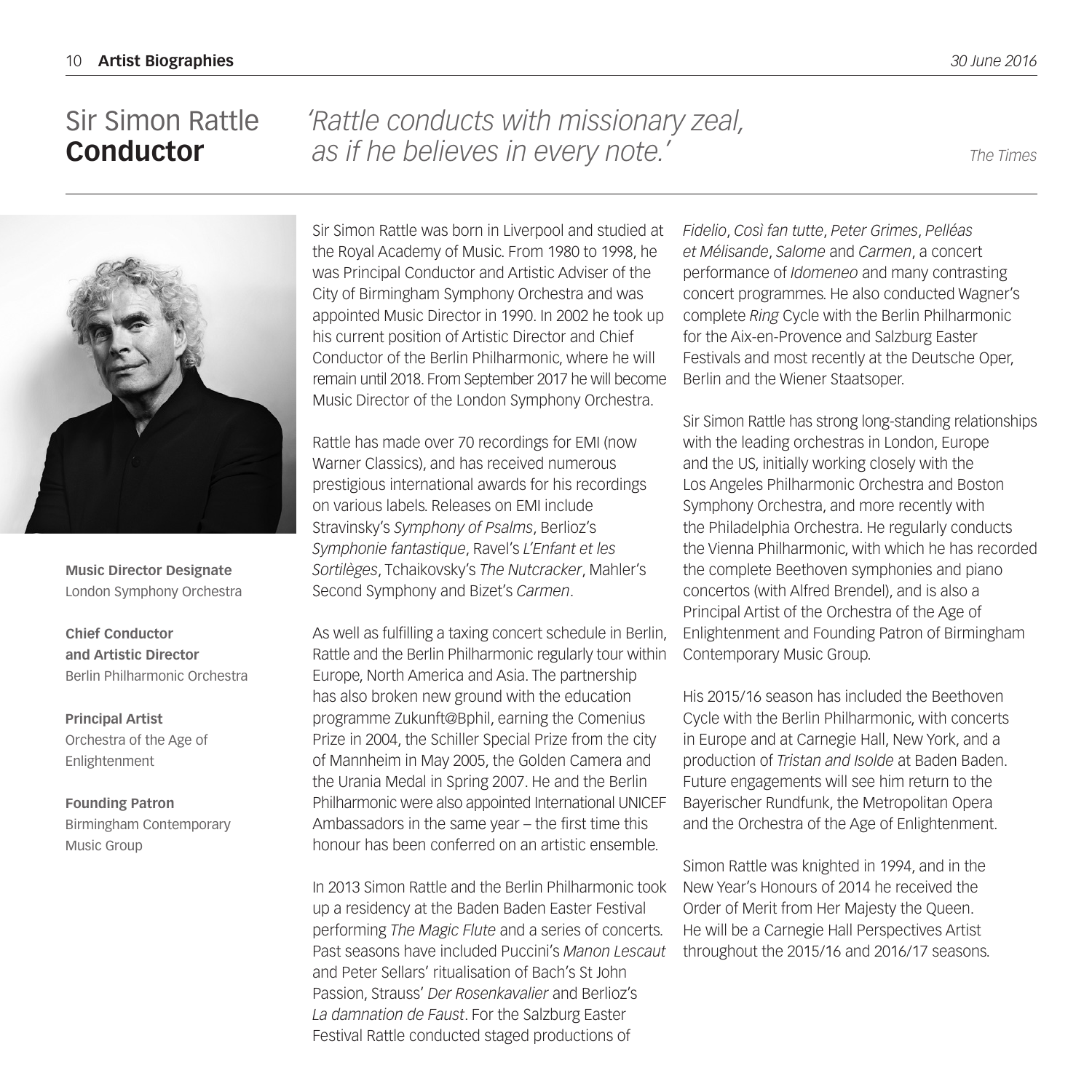# Krystian Zimerman *'With the Polish pianist Krystian Zimerman,* **Piano** *nothing is everyday.' The Times*



Krystian Zimerman came to fame when he was awarded First Prize in the Chopin Competition at the age of 18. He has since enjoyed a world-class career working with the world's most prestigious orchestras and giving recitals in the top international concert halls.

Born into a family with a music-making tradition, musicians met almost daily in Zimerman's home to play chamber music, and this experience afforded him an intimate, natural, everyday contact with live music. He took his first steps in music under his father's supervision and, aged seven, began working formally with Andrzej Jasiński, then a senior lecturer at the conservatoire in Katowice. He returned to Katowice in 2015 to play the opening concert in the newly built concert hall.

He has collaborated with many pre-eminent musicians – chamber partners such as Gidon Kremer, Kyung-Wha Chung and Yehudi Menuhin, and conductors such as Leonard Bernstein, Herbert von Karajan, Seiji Ozawa, Riccardo Muti, Lorin Maazel, André Previn, Pierre Boulez, Zubin Mehta, Bernard Haitink, Stanisław Skrowaczewski and Sir Simon Rattle. As part of the Chopin 200 celebrations in 2010, Zimerman gave the Chopin Birthday recital in London's International Piano Series on the anniversary of the composer's birth. In 2013, to mark the centenary of Lutosławski's birth, Zimerman performed the Piano Concerto – which the composer wrote for him – in a number of cities worldwide, including a performance at London's Royal Festival Hall with the Philharmonia Orchestra and Esa-Pekka Salonen. Recent concerts include his debut in China with the Shanghai Symphony Orchestra under Paavo Järvi; concerts with the Taipei and Bangkok symphony orchestras; and performances of Brahms' Piano Concerto No 1 with the London Symphony and Berlin Philharmonic orchestras under Sir Simon Rattle.

Zimerman transports his own piano for every recital, a practice which has made audiences more aware of the complexities and capabilities of the instrument. Performing on his own familiar instrument, combined with his piano-building expertise (acquired in Katowice and developed through close co-operation with Steinway's in Hamburg), helps him minimise any distractions from purely musical issues.

Krystian Zimerman lives with his wife and family in Switzerland where he has spent the greater part of his life. Dividing his time between family, concert life and chamber music, he limits himself to 50 concerts per season. He takes a comprehensive approach to the music profession, organising his own management and studying hall acoustics, the latest sound technology and instrument construction. He has also applied himself to the study of psychology and computer science.

He has developed a similar approach to recording, a process which he controls at each stage. During his long collaboration with Deutsche Grammophon his recordings have earned him many top awards. In 1999 he recorded the Chopin concertos with an orchestra specially formed for this project, and with whom he then toured throughout Europe and America, performing the concertos to commemorate the 150th anniversary of Chopin's death. He has also recorded a disc of chamber music to celebrate the 100th anniversary of Polish composer Grażyna Bacewicz, whose music he has championed. His most recent release is a recording of Lutosławski's Piano Concerto with the Berlin Philharmonic and Sir Simon Rattle.